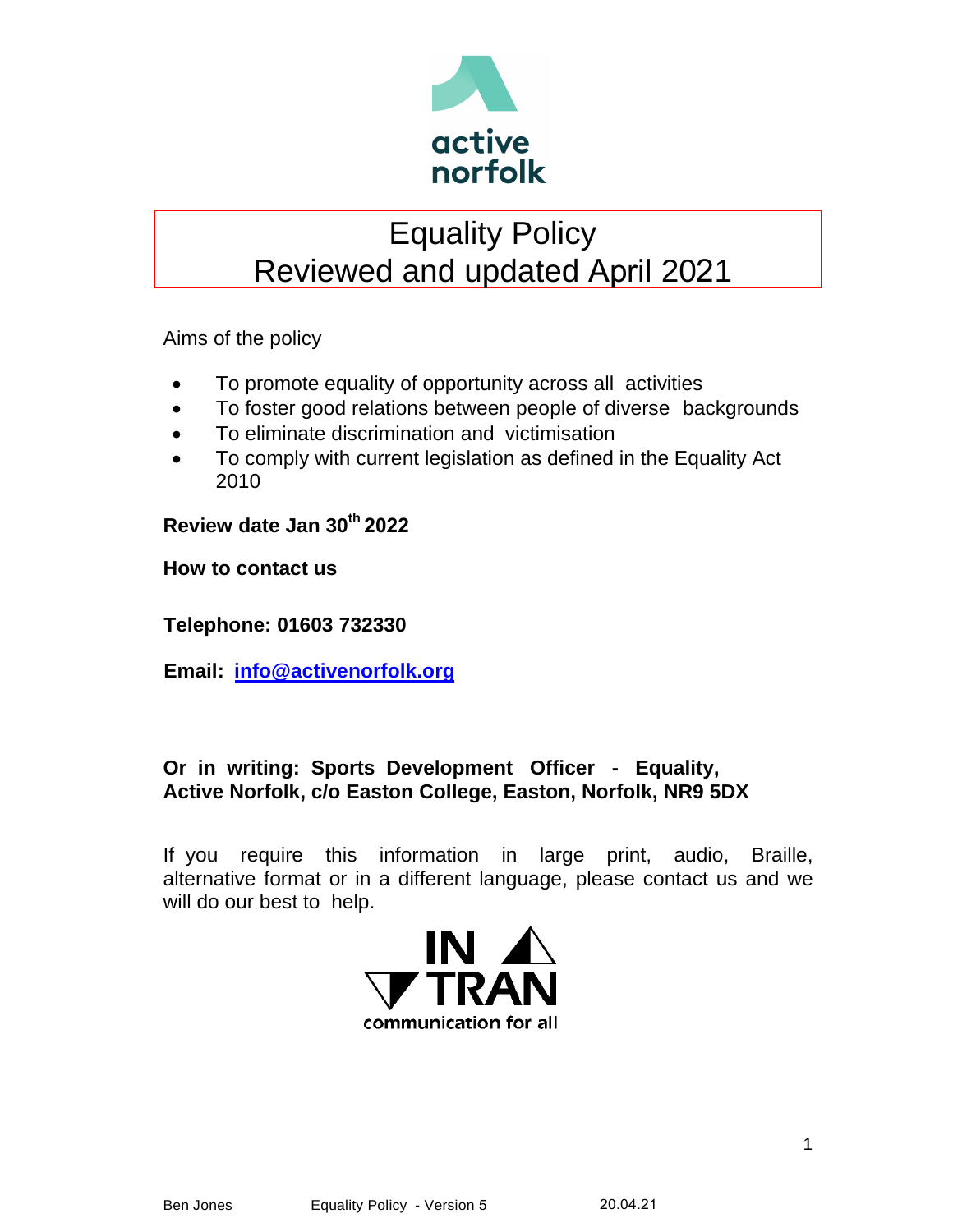# **The Single Equality Policy**

# **CONTENTS:**

| Policy statement including rights and responsibilities 7 |  |
|----------------------------------------------------------|--|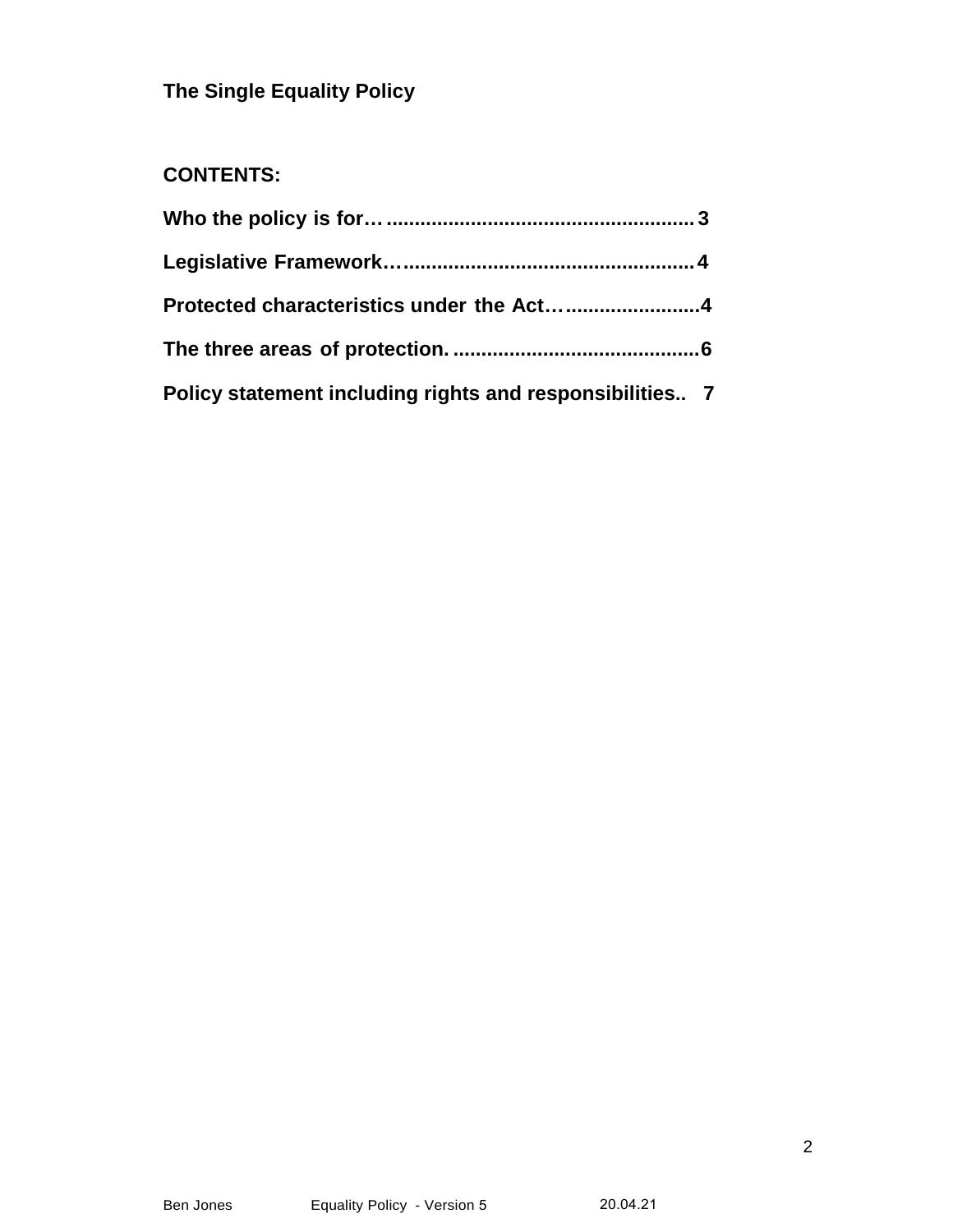### **Who is the Policy for?**

All staff employed or volunteering with Active Norfolk, partners, participants and other users of the Services

#### **What is equality?**

Equality means making sure that individuals or groups are treated fairly and equally and not less favourably in the areas of race, sex, gender reassignment, disability, pregnancy and maternity, religion or belief, sexual orientation or age

#### **What is diversity?**

Diversity means recognising, respecting and valuing everyone's differences and giving them the chance to realise their full potential and enrich the culture of our Service and the wider community to make our organisation fully inclusive

#### **What does promotion of equality mean?**

We can all promote equality and diversity through:

- Treating everyone we work or come into contact with fairly
- Creating a trusting and inclusive culture for everyone
- Making sure that access to opportunities in sport through Active Norfolk staff and our partner providers acknowledges equality and diversity and that we take every step to assess any negative impact and address it
- Enabling all staff and participants to develop to their full potential
- Training staff and where necessary our partner providers and equipping them and learners with the skills to enable them to challenge inequality and discrimination if they encounter it
- Making sure that no resources discriminate against any individual or group and embedding Equality and Diversity practice through what we do and how we do it
- Identifying, acting and monitoring any findings that may have adverse impact on staff, learners and others who we come into contact with in the course of our work environment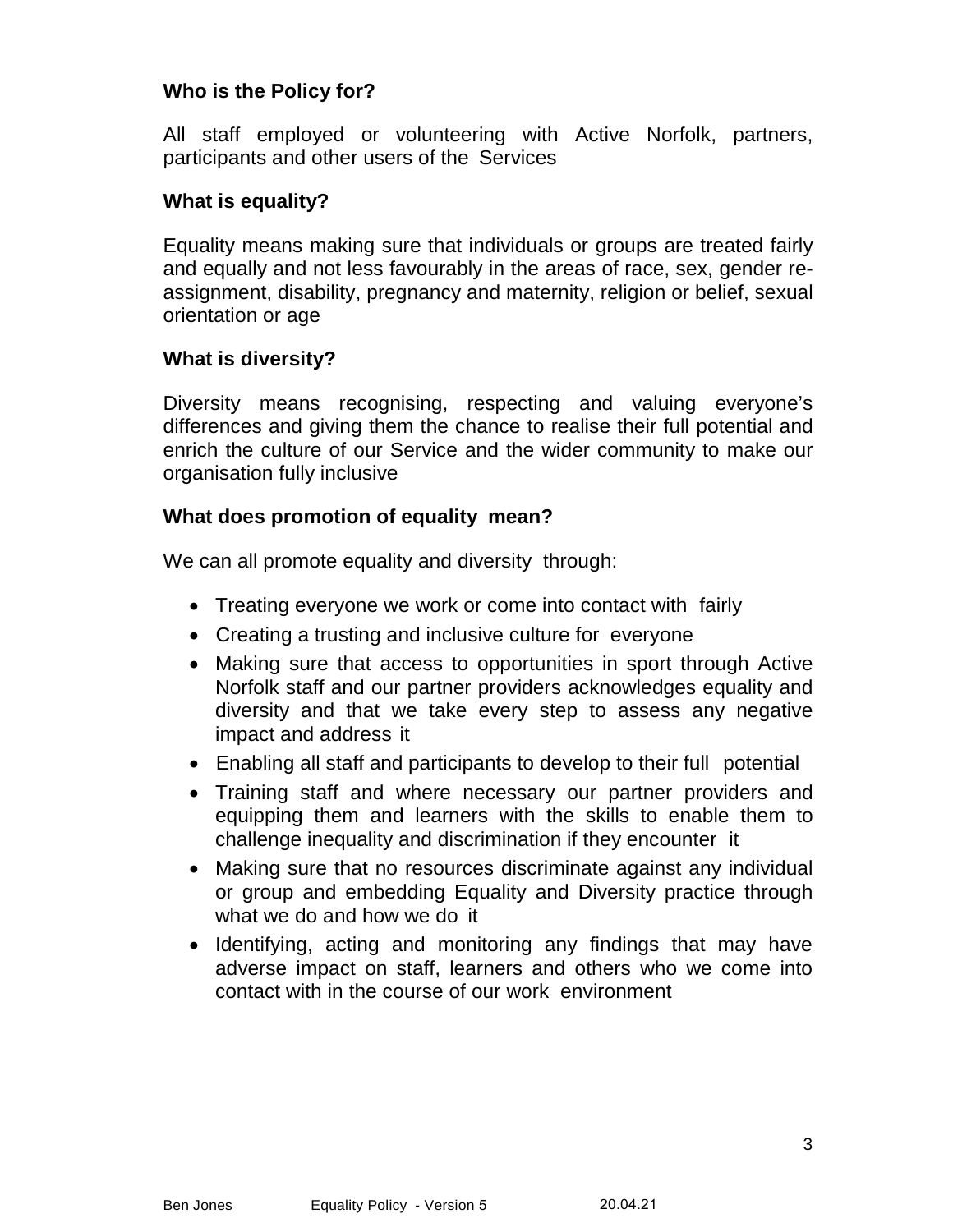# **Legislative frameworks for Equality and Diversity**

#### **The Human Rights Act 1998**

This Act underpins all the aspects of equality. Everyone has the responsibility under this Act to respect the rights of others.

# **The Equality Act 2010**

The Equality Act brings together over 116 separate pieces of legislation into one single Act. Combined they make up the legal framework to protect the rights of individuals and advance equality of opportunity for all.

The Act simplifies, strengthens and harmonises the current legislation to provide Britain with a new anti- discrimination law which protects individuals from unfair treatment and promotes a fair and more equal society

The nine main pieces of legislation that have merged to form the Equality Act 2010 are:

- The Equal Pay Act 1970
- The Sex Discrimination Act 1975
- The Race relations Act 1976
- The Disability Discrimination Act 1995
- The Employment Equality (Religion or Belief) Regulations 2003
- The Employment Equality ( Sexual Orientation) Regulations 2003
- The Employment Equality (Age) Regulations 2006
- The Equality Act 2006 Part 2
- The Equality Act (Sexual Orientation) Regulations 2007

# <span id="page-3-0"></span>**Protected Characteristics under the Act**

The Equality Act protects everyone from discrimination and harassment based on eight Protected Characteristics. These are:

# **Age**

The Equality Act makes age discrimination against the law. The regulations prohibit direct and indirect discrimination and harassment, bullying and victimisation on the ground of age and apply to persons of all ages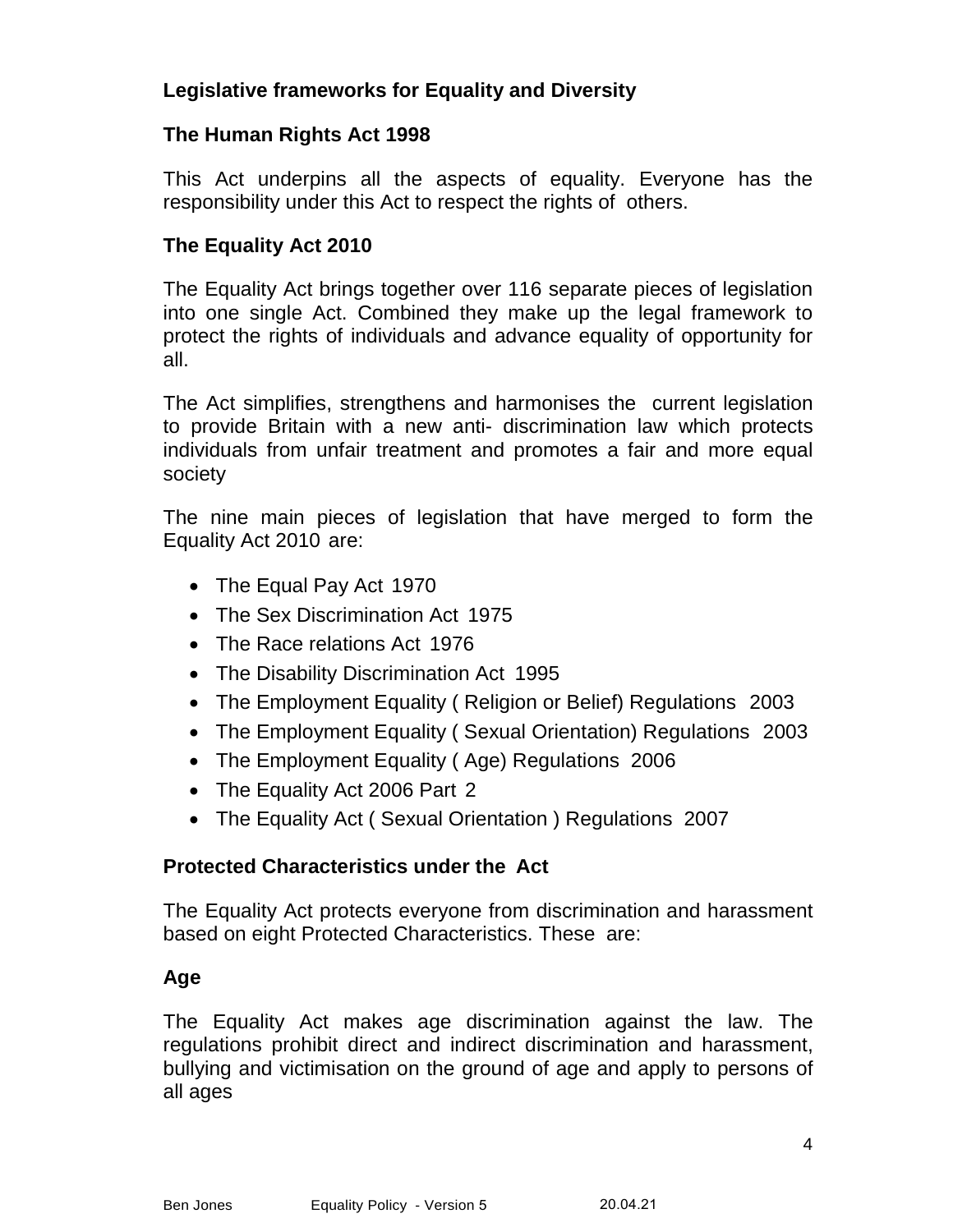# **Disability**

The Social model of disability is one that the Service ascribes to and the Act gives us a duty to promote equality of opportunity between disabled people and other people. This includes the promotion of positive attitudes towards people with a disability by tackling all forms of harassment and bullying and inclusion through participation in public life and the work environment

We are required to take **positive action** to pre-empt unlawful discrimination before it occurs. Taking steps to ensure that none of our staff or participants will be discriminatory to someone with a disability

#### **Gender (including Transgender)**

Our duty by law and our belief is to actively promote gender equality and best practice. We must have due regard for the need to stop unlawful discrimination and harassment and to promote equality of opportunity between men and women. We must also have due regard to the need to eliminate unlawful discrimination and harassment for people who intend to undergo, or have undergone gender reassignment

#### **Pregnancy and Maternity**

This part of the Act protects against discrimination during and after pregnancy and includes unfavourable treatment of a woman because she is breastfeeding

#### **Race**

The general duty for the Service under the Act requires us to

- Eliminate unlawful discrimination
- Promote Equal Opportunities
- Promote good relations between people from different ethnic and racial groups

We are required to take **positive action** to pre-empt unlawful discrimination before it occurs. We must take steps to ensure that none of our staff or participants will be racist. If a particular ethnic minority has been identified as underrepresented in the workforce then we can take positive action to offer training or encourage employees/ potential employees to take up work opportunities when they are presented. We are also required to target underrepresented minority ethnic groups of learners to increase participation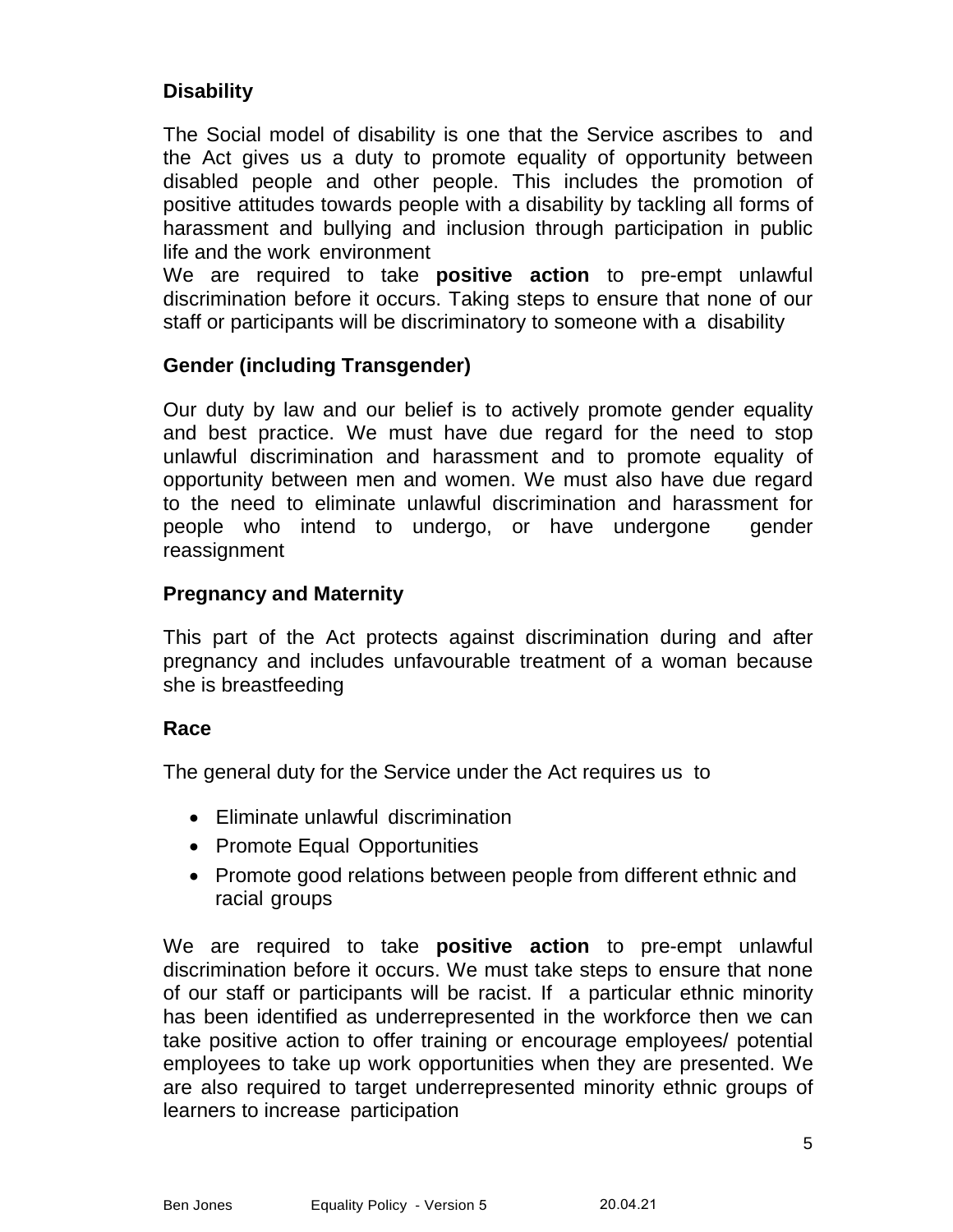# **Religion or Belief**

The regulations prohibit discrimination on the grounds of "any religion, religious belief or similar philosophical belief". This could include

- Collective worship
- A clear belief system or a profound belief affecting a way of life or view of the world

#### **Sex**

In relation to the protected characteristic of sex:

- A reference to a person with a particular characteristic is a reference to a man or woman
- A reference to persons who share a protected characteristic could be persons of the same or different sex

#### **Sexual orientation**

This protects employees and learners from discrimination on the grounds of sexual orientation. It is illegal to discriminate against, victimise or harass anyone on the grounds of their sexual orientation. Sexual orientation is defined as:

- Orientation towards a person of the same gender
- Orientation towards a person of the opposite gender
- Orientation towards persons of either gender

# **The Equality law protects against the following three areas:**

#### **Discrimination**

This includes:

- Treating a person worse than someone else because of a protected characteristic (direct discrimination). **NB** In the case of maternity and pregnancy this can occur if they have this protected characteristic without needing to compare treatment to someone else
- Putting in place a rule or a way of doing things that has a worse impact on someone with a protected characteristic than someone without one when this cannot objectively be justified, (Indirect discrimination)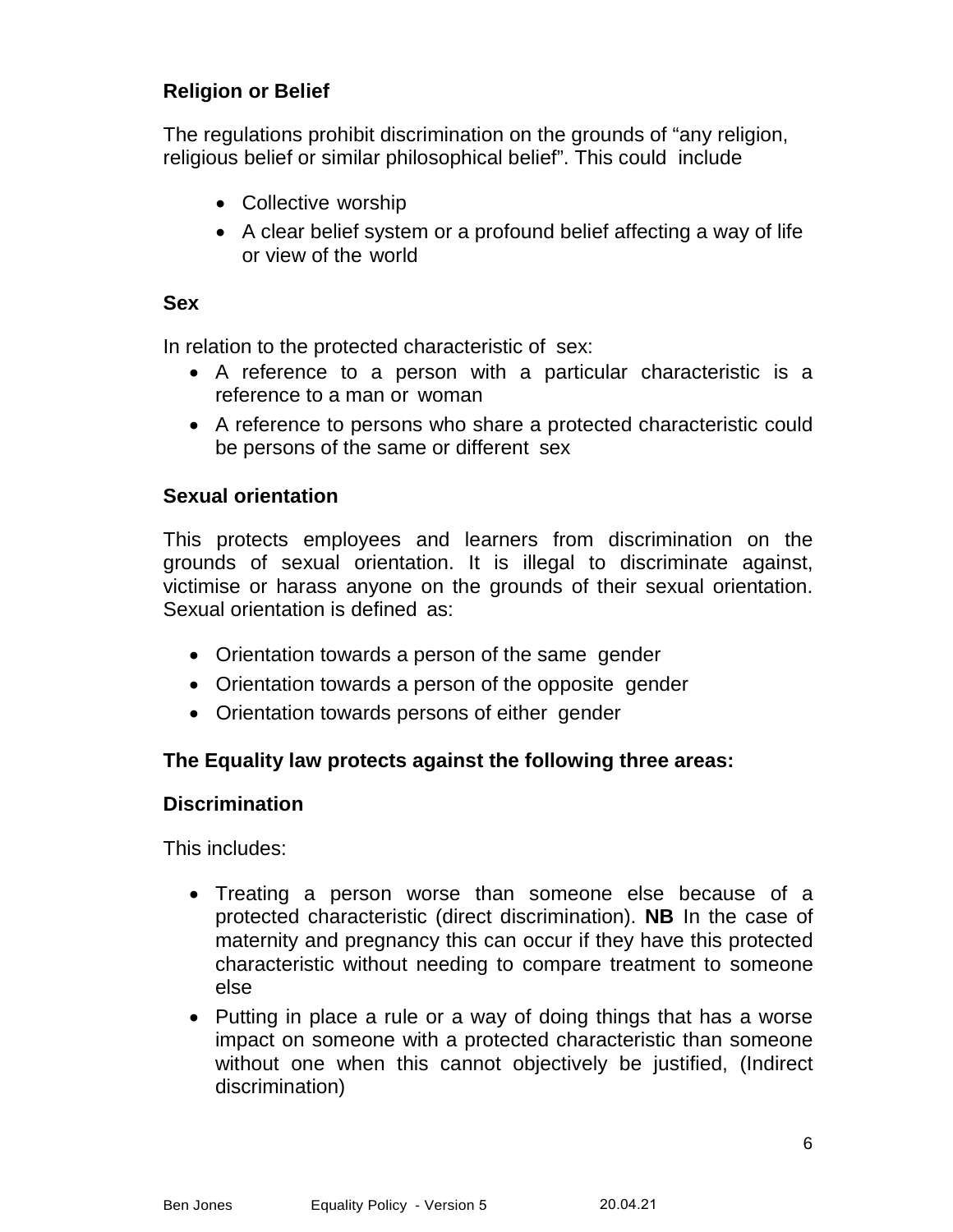- Treating a person with a disability unfavourably because of something connected with their disability when there is no justification ( discrimination arising from a disability)
- Failing to make reasonable adjustments for people with a disability

#### **Harassment**

This is unwanted conduct which has the sole purpose or effect of violating someone's dignity. It could be hostile, degrading, humiliating or offensive to someone with a protected characteristic or in a way that is sexual in nature

#### **Victimisation**

Victimisation means treating someone unfavourably because they may be taking, or supporting someone who is taking, action under the Equality Act.

In addition to the protected characteristics above, the law also protects people from being discriminated against:

- By someone who wrongly perceives them to possess one of the protected characteristics
- Because they are associated with someone who has a protected characteristic. For example: The parent of a child with a disability or a carer for someone with a disability

#### **Policy Statement**

Active Norfolk is committed to equality and will operate within a culture and structure that recognises diversity and strives to be fair.

Equality in sport is about fairness, justice and equal access to opportunities. Active Norfolk must be aware of diverse needs of different groups within society and respond positively to eliminate discrimination. Positive action will be used to redress inequalities and to maximise participation.

#### **Rights and Responsibilities**

This Policy applies equally to everyone who is employed by Active Norfolk, uses our services or comes into contact with us through partnerships or the wider community.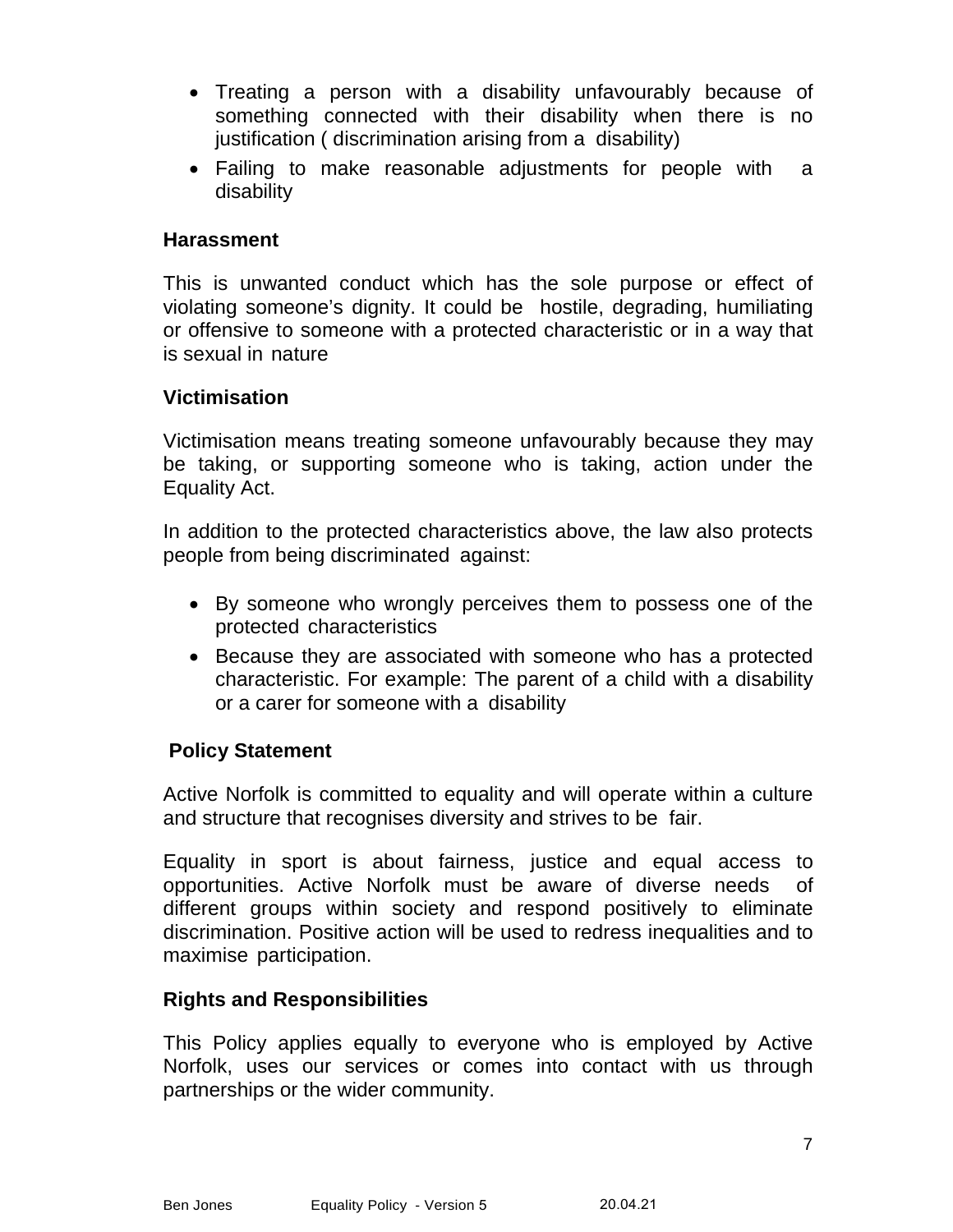The Policy explains your **rights** and **responsibilities** as members of the above groups. It contributes to Norfolk County Council's three strategic ambitions as defined in the County Council Plan for Norfolk. These are:

- To be an inspirational place with a clear sense of identity
- To have a vibrant, strong and sustainable economy
- To have aspirational people with high levels of skills and achievement

#### **Whose responsibility is Equality and Diversity?**

Promoting equality and tackling discrimination is the responsibility of everyone.

- **Senior Managers** have a responsibility is to ensure that the policy is understood and implemented by everyone who works for Active Norfolk
- **Everyone who works for Active Norfolk** has a responsibility to actively promote equality and not discriminate against anybody
- **Participants** have a responsibility to challenge discrimination wherever they see it and to uphold the principles of the Equality Act and the Service policy
- Staff have a responsibility to **partner organisations** with whom they work or come into contact with to ensure that they are aware of our duties under the Equality Act 2010 and that they must ensure that their own policies and practices are non discriminatory
- **Partner providers** have a responsibility to make their own Equality Policy available to Active Norfolk and where necessary ensure Equality training is given to their staff. They are bound by this Equality policy when delivering activities on behalf of Active Norfolk